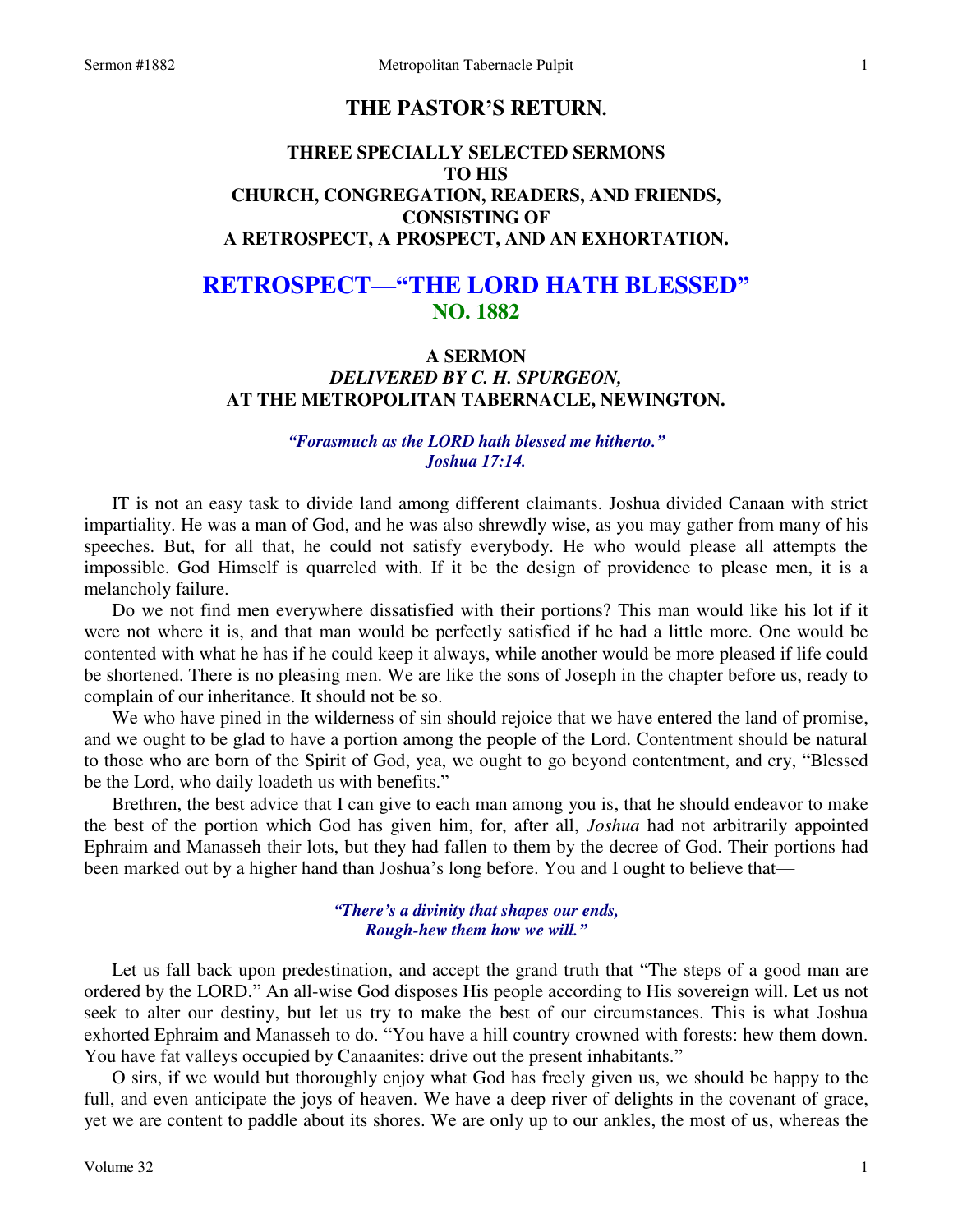waters are "waters to swim in." A great sun of everlasting love shines upon the globe of our life with tropical force, but we get away to the North Pole of doubt and fear, and then complain that the sun has such little heat, or that he is so long below the horizon. He who will not go to the fire ought not to complain that the room is cold. Did we heartily feed upon what the Lord has set on our table, accept the ring which He has prepared for our finger, and wear the garments which He has provided for our comfort, we might here on earth make music and dancing before the Lord.

 I am going to speak upon my text thus, first, here is *a confession,* which I think many of us will be very happy to make, "Forasmuch as the LORD hath blessed me hitherto." Secondly, here is *an argument,* which is stated after the manner of logic, "Forasmuch as the LORD hath blessed me hitherto, therefore," so and so.

**I.** We look at our text, then, first of all, as A CONFESSION—"The Lord hath blessed me hitherto."

 I will not at present speak to those of you upon whom the blessing of God has never rested. Remember, my dear hearers that every man is either under the curse or under the blessing. They that are of the works of the law are under the curse. Those upon whom their sin is resting are under the curse, for a curse always attends upon sin.

 Though we read no commination service, though we do not speak to you from Ebal and Gerizim, with the blessing and the curse, yet rest assured that there is before the living God a separation of the precious from the vile, and each day there is a judgment which, in God's apprehension, puts some upon the right hand with the "Come, ye blessed," and others upon the left hand with the "Depart, ye cursed." This will be finally done in "that day of days for which all other days were made."

 At this hour, my hearer, if you are not the blessed of the Lord, you are resting under the dark shadow of a curse from which I pray God you may at once escape. Faith in Him who was made a curse for us is the only way to the blessing.

 But I speak to as many as have believed in the Lord Jesus Christ, of whom the Lord says, "Surely, blessing I will bless thee."

You can say at this time, "God hath blessed me *hitherto."* He has blessed you with those *blessings which are common to all the house of Israel*. Ephraim and Manasseh had received a blessing when God blessed Abraham, and Isaac, and Jacob, seeing they were in the loins of Abraham. You and I, who are in Christ, are partakers of all covenant blessings in Christ Jesus. "If children, then heirs," and if we are children of God, then we are heirs of all things.

I like to think of the old Scotch woman, who not only blessed God for the porridge as she ate it, but thanked God that she had a covenant right to the porridge. Daily mercies belong to the Lord's household by covenant right, and that same covenant right which will admit us into heaven above also gives us bread and water here below. The trifles in the house, and the jewels of the house, belong equally to the children. We may partake of the common mercies of providence, and the extraordinary mercies of grace, without stint. None of the dainties of the royal house are locked up from the children. The Lord says to each believer, "Son, thou art ever with me, and all that I have is thine." "Ye are Christ's, and Christ is God's," and therefore "all things are yours."

 Can you not say—"The LORD hath blessed me *hitherto"?* Has He ever denied you one of the blessings common to the covenanted family? Has He ever told you that you may not pray, or that you may not trust? Has He forbidden you to cast your burden on the Lord? Has He denied to you fellowship with Himself and communion with His dear Son? Has He laid an embargo on any one of the promises? Has He shut you out from any one of the provisions of His love? I know that it is not so if you are His child, but you can heartily exclaim "The LORD hath blessed me hitherto." "Such honor have all the saints." By His gracious past of love the Lord guarantees to His redeemed a future of equal blessedness, for His loving-kindness never departs from those on whom it lights.

 But then, dear friends, besides this, Ephraim and Manasseh had *special blessings,* the peculiar blessing of Joseph, which did not belong to Judah, or Reuben, or Issachar. In the end of the Book of Genesis, you will see how Jacob blessed the two sons of Joseph, and you will observe with what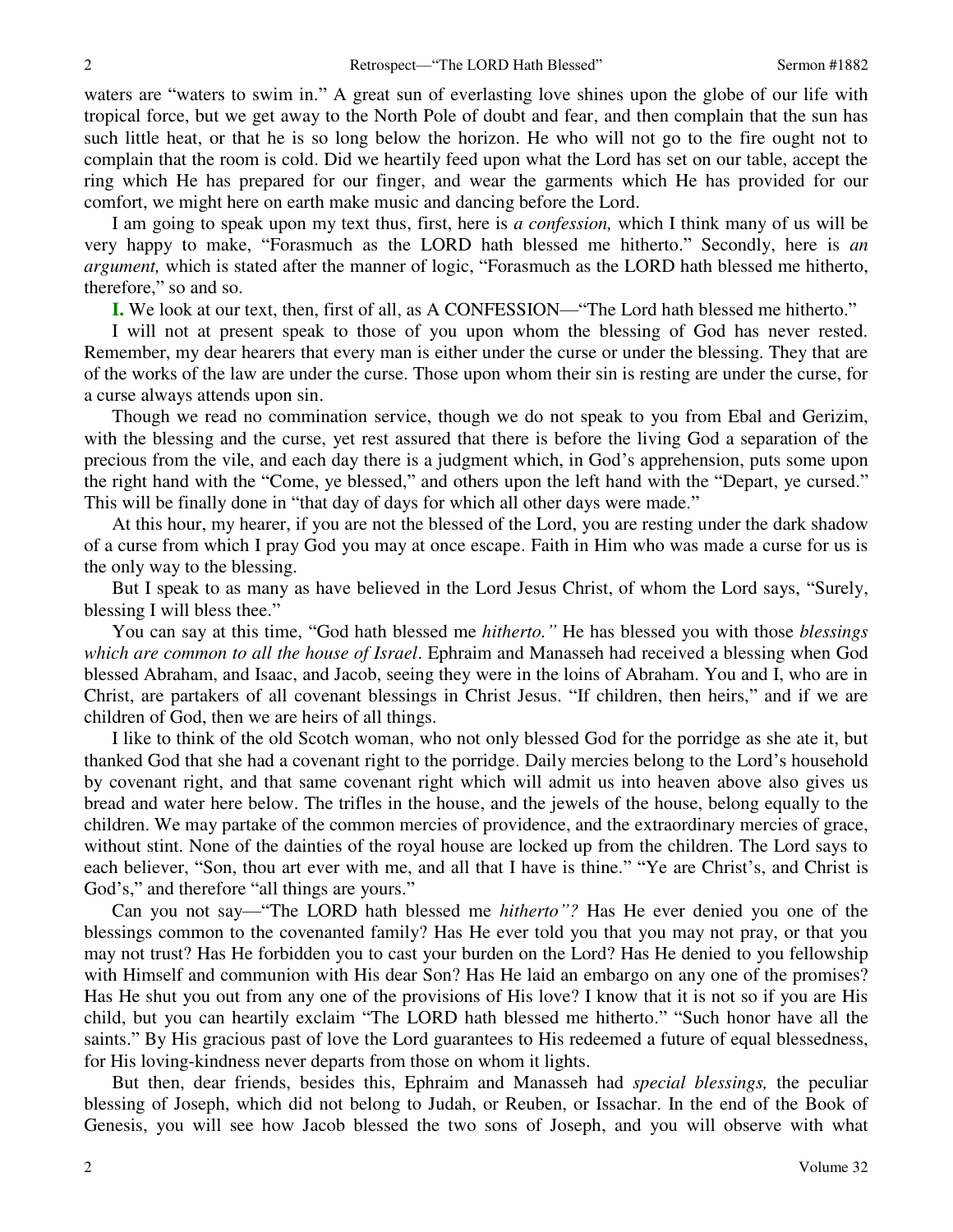prodigality of benediction he enriched them amongst his sons. "Joseph is a fruitful bough, even a fruitful bough by a well; whose branches run over the wall." Moses also, ere he died, seemed to glow with a divine fervor when he came to the tribe of Joseph, and blessed him in some respects above his brethren.

 Now, I think that many of you may say, "Though I am least of all His saints, yet in some respects the Lord has especially blessed me hitherto." I believe that every flower in a garden, which is tended by a wise gardener, could tell of some particular care that the gardener takes of it. He does for the dahlia what he does not for the sunflower, somewhat is needed by the rose that is not required by the lily, and the geranium calls for an attention which is not given to the honeysuckle. Each flower wins from the gardener a special culture. The vine has a dressing all its own, and the apple tree a pruning peculiar to itself.

 There is a blessing of the house of Manasseh, and a blessing of the house of Ephraim, and so is there a special benediction for each child of God. All the names of the tribes were written on the breastplate, but there was a different color in the jewel allotted to each tribe, and I believe that there is a specialty of grace about every child of God. There is not only an election from the world, but an election out of the elect. Twelve were taken from the disciples, three were taken out of the twelve; one greatly beloved was taken out of the three.

 Uniformity of love does not prevent diversity of operations. As a crystal is made up of many crystals, so is grace composed of many graces. In one ray of the light of grace there are seven colors. Each saint may tell his fellow something that he does not know, and in heaven it will be a part of the riches of glory to hold commerce in those specialties which each one has for himself alone. I shall not be you, neither will you be me, neither shall we twain be like another two, or the four of us like any other four, though all of us shall be like our Lord when we shall see Him as He is.

 I want you each to feel at this hour—"The LORD hath blessed *me* hitherto." Personally, I often sit down alone, and say, "Whence is this to me?" I cannot but admire the special goodness of my Lord to me. Sister, have you never done the same? Have you not said to yourself, in deep humility, "Surely, I have been a woman highly favored?"

 Do you not, my brother, often feel that the name given to Daniel might be given to you, "O man greatly beloved"? Perhaps you are greatly tried, but then, you have been graciously sustained. Perhaps you are free from troubles, then you are bound to bless the Lord for a smooth path. A peculiarity of love colors each gracious life. As God is truly everywhere, yet specially in certain places, so does He manifest His love to all His people, and yet each one enjoys a specialty of grace. "The LORD hath blessed *me* hitherto."

 I think, besides this, that these two tribes which made up the house of Joseph, also meant to say that, not only had God blessed them with the common blessings of Israel, and the special blessing of their tribe, but also with *actual blessings*. As far as they had gone they had driven out the Canaanites, and taken possession of the country. They had not received all that was promised, but God had blessed them *hitherto*.

 Come, brethren, we have not driven out all the Canaanites yet, but we have driven out many of them. We are not what we hope to be, but we are not what we used to be. We cannot yet see everything clearly, but we are not blind, as once we were. We have not overcome every sinful propensity, but no sin has dominion over us, for we are not under the law, but under grace. We do not know all that the Lord will yet teach us, but what we do know we would not lose for ten thousand worlds. We have not seen our Lord as He is, but we have seen Him, and the joy of that sight will never be taken from us. Therefore, before the Lord and His assembled people, we joyfully declare that "The LORD hath blessed us hitherto."

Let us expand this confession a little, and speak thus:

 First, *all the blessings that we have received have come from God*. Do not let us trace any blessing to ourselves, or to our fellow men, for though the minister of God may be as a conduit pipe to bring us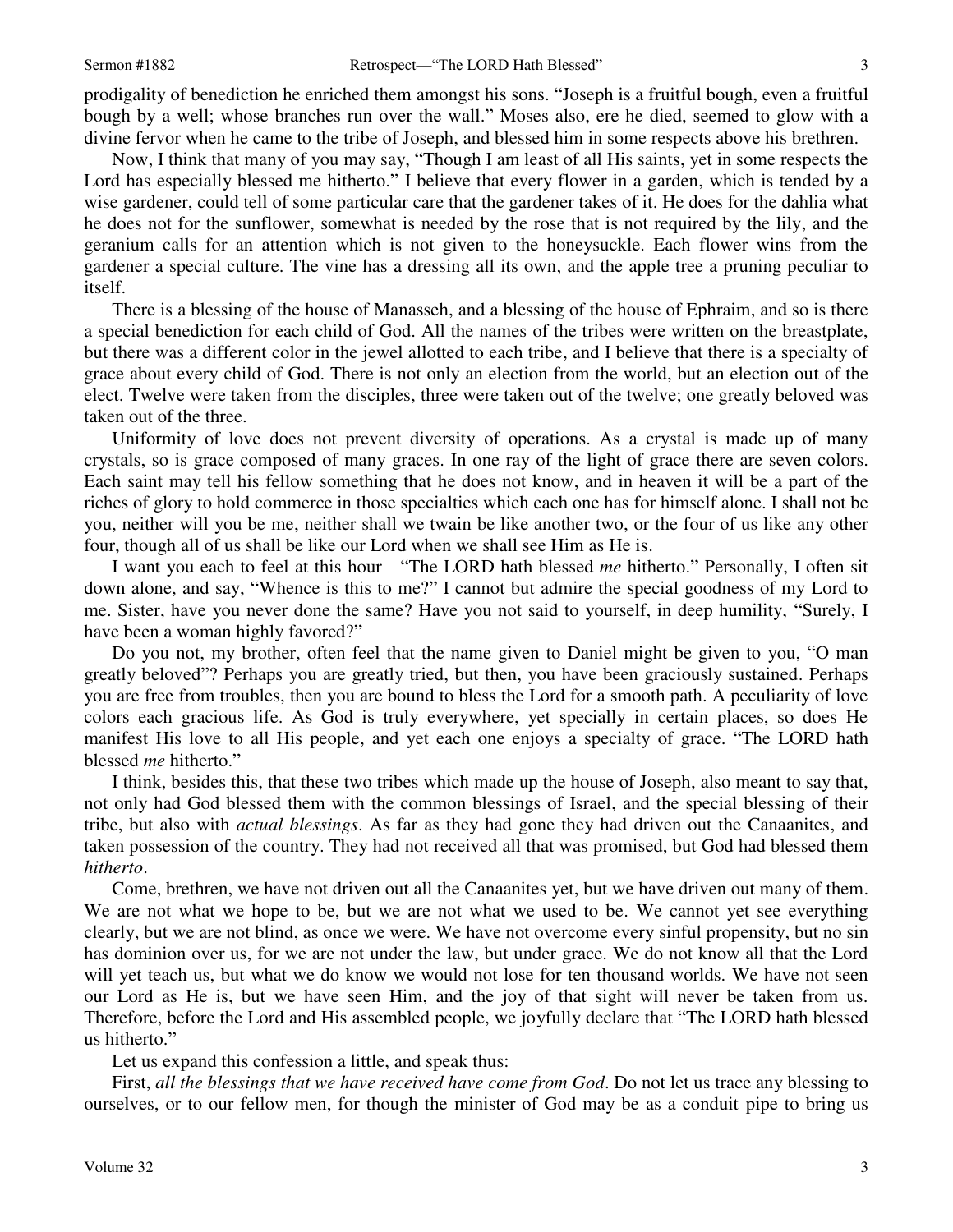refreshing streams, yet all our fresh springs are in God, and not in men. Say, *"The LORD* has blessed me hitherto."

 Trace up every stream to the fountain, every beam to the sun, and say, "I will bless the Lord as long as I live, for *he* has blessed me. Every good gift which has come to me has come from the Father of lights, with whom is no variableness, neither shadow of turning." Trite as the thought is, we have often to recall God's people to the confession—that all the blessings of the covenant come from the God of the covenant.

 The Lord has given each one of us a great multitude of blessings. He has blessed us in His promises. Oh, that we did but know how rich we are! He has blessed us in His providence—in the brightness and in the darkness of it, in its calms and in its storms, in its harvests and in its famines. He has blessed us by His grace. I shall not dwell upon these themes, I should want a century for my sermon if I did. But He has blessed you, beloved, who are in Christ, with all heavenly blessings in Christ Jesus, according as He has chosen you in Him from before the foundation of the world. Never will you be able to reckon up, even in eternity, the total sum of the benedictions which God has bestowed upon you in promise, in providence, and in grace.

 He has given you "all blessings" in Christ, and that is the short way of putting it. He has given you more than you know of, more than you have asked for, more than you can estimate. He has given you not only many things, but all things, in Christ Jesus, and He has declared that "No good thing will he withhold from them that walk uprightly." The Lord has, indeed, blessed us hitherto.

 And mark you, there has been a continuity of this blessing. God has not blessed us, and then paused, but He has blessed us *"hitherto."* One silver thread of blessing extends from the cradle to the grave. "He hath blessed us hitherto." When we have provoked Him, when we have backslidden from Him, when we have been making an ill use of His blessings, yet He has kept on blessing us with a wondrous perseverance of love.

 I believe in the perseverance of the saints, because I believe in the perseverance of the love of God, or else I should not believe in it. The Lord Himself puts it so—"I am God, I change not; therefore, ye sons of Jacob are not consumed." There is an unconquerable pertinacity in the love of God, His grace cannot be baffled or thwarted, or turned aside, but His goodness and His mercy follow us all the days of our lives.

 In addition to that continuity, there is a delightful consistency about the Lord's dealings. "The LORD hath *blessed* us hitherto." No curse has intervened. He has blessed us, and only blessed us. There has been no "yea" and "nay" with Him, no enriching us with spiritual blessings, and then casting us away. He has frowned upon us, truly, but His love has been the same in the frown as in the smile. He has chastened us sorely, but He has never given us over unto death.

 And what is more, when my text says, "The LORD hath blessed me hitherto," there is a kind of prophecy in it, for "hitherto" has a window forward as well us backward. You sometimes see a railway carriage or truck, fastened on to what goes before, but there is also a great hook behind. What is that for? Why, to fasten something else behind, and so to lengthen the train.

 Any one mercy from God is linked on to all the mercy that went before it, but provision is also made for adding future blessings. All the years to come are guaranteed by the ages past. Did you ever notice how the Bible ends? It closes with that happiest of conclusions, marriage and happiness. The marriage of the Lamb is come, and His bride has made herself ready. Infinite felicity closes the volume of revealed history. Earthquakes, and falling stars, and the pouring out of vials, follow with terrible speed, but it all ends in everlasting bliss and eternal union. Even thus shall it be with us, for the Lord hath blessed us hitherto.

 Hitherto—*hitherto*—He has blessed us, and it implies that He will always bless us. Never will the silver stream of His love cease to flow. Never will the ocean of His grace cease to wash the shores of our life. He is, He must be, to His people the blessed and blessing God. "Surely blessing I will bless thee," is a word of JEHOVAH that stands fast forever and ever. Thus far is our confession of gratitude.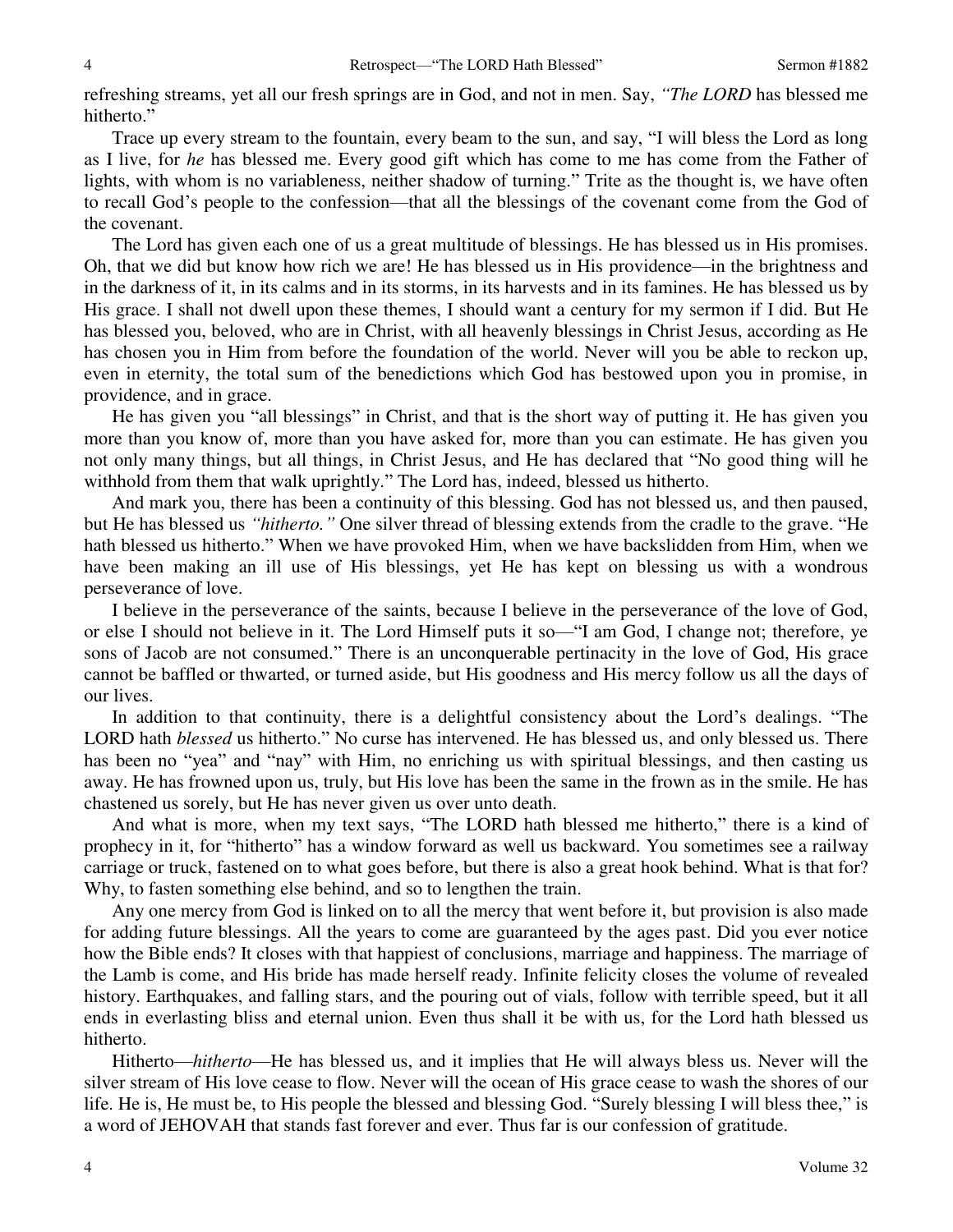**II.** Now we come to THE ARGUMENT, which I wish to press home upon all my dear brethren and sisters in Christ. The tribe of Joseph says, "Forasmuch as the LORD hath blessed me hitherto."

 What is the inference from that fact? The argument that the sons of Joseph wanted to draw was peculiarly Jewish, it was the inference of business. It was the plea that they should have more because they had so much, because they had one lot, therefore they were to have two portions in the promised land. I want no man to infer that, because God has blessed him in providence, he is to expect to have still more riches, and still more pleasure. Ah, no! Do not wish to have your portion in this life, lest you get it, for then you will be as the ungodly.

 Their argument, again, was one of grumbling. They said, "God has blessed us hitherto," as much as to say, "If we do not get two portions, we shall not say that God is still blessing us, but we will draw a line, and say *hitherto."* God has many very naughty children, they fall into quarrels with their heavenly Father. "Ever since that dear child died," says one, "I never felt the same towards God." "Ever since my mother was taken away," cries another, "I have always felt that I could not trust God as I used to do."

 This is shocking talk. Have done with it. If you quarrel with God, He will say to you, "It is hard for thee to kick against the pricks." There is no happiness but in complete submission. Yield and all will end well, but if you stand out against the Most High, it is not God's rod that makes you smart, it is a rod of your own making. End this warfare by saying, "It is the LORD: let him do what seemeth him good." Do not say, "He blessed me up to a certain point, and then He changed His hand." This is a most slanderous falsehood.

 Let us say, rather, "The LORD has blessed me hitherto, and this is cause for *holy wonder* and amazement. Why should the Lord have blessed me?"

> *"Pause, my soul! Adore and wonder! Ask, 'Oh, why such love to me?' Grace hath put me in the number Of the Savior's family: Hallelujah! Thanks, eternal thanks to Thee."*

 We read in 2 Samuel 7:18-19, "Then went king David in, and sat before the LORD, and he said, Who am I, O Lord GOD? and what is my house, that thou hast brought me hitherto...And is this the manner of man, O Lord GOD?" Thus let each one of us be amazed at the great loving-kindness of the Lord.

 Be full of *holy gratitude*. Do not say, "I will look on the bright side." Beloved, the Lord's ways to us are all bright. Do not say, "I will trust God where I cannot trace Him," but rather trace God everywhere. Get into the state of that poor man who was so greatly blessed to pious Tauler. He wished the man a good day. The man replied, "Sir, I never had a bad day." "Oh, but I wish you good weather." Said he, "Sir, it is always good weather. If it rains or if it shines, it is such weather as God pleases, and what pleases God pleases me."

 Our sorrows lie mainly at the roots of our selfishness, and when our self-hood is dug up, our sorrow to a great extent is gone. Let us, then, utter this text tonight, "Forasmuch as the LORD hath blessed me hitherto," with hearty gratitude for all His holy will. Summing up gains and losses, joys and griefs, let us say with Job, "The LORD gave, and the LORD hath taken away, and blessed be the name of the LORD."

 Say also, with *holy confidence,* "The LORD hath blessed me hitherto." Speak as you find. If any inquire, "What has God been to you?" answer, "He hath blessed me hitherto." The devil whispers, "If thou be the son of God," and he then insinuates, "God deals very hardly with you. See what you suffer. See how you are left in the dark!" Answer him, "Get thee behind me, Satan, for surely goodness and mercy have followed me all the days of my life; and if God takes from me any earthly good, shall I receive good at the hand of the Lord, and shall I not receive evil?" He, who can stand to this, stands on